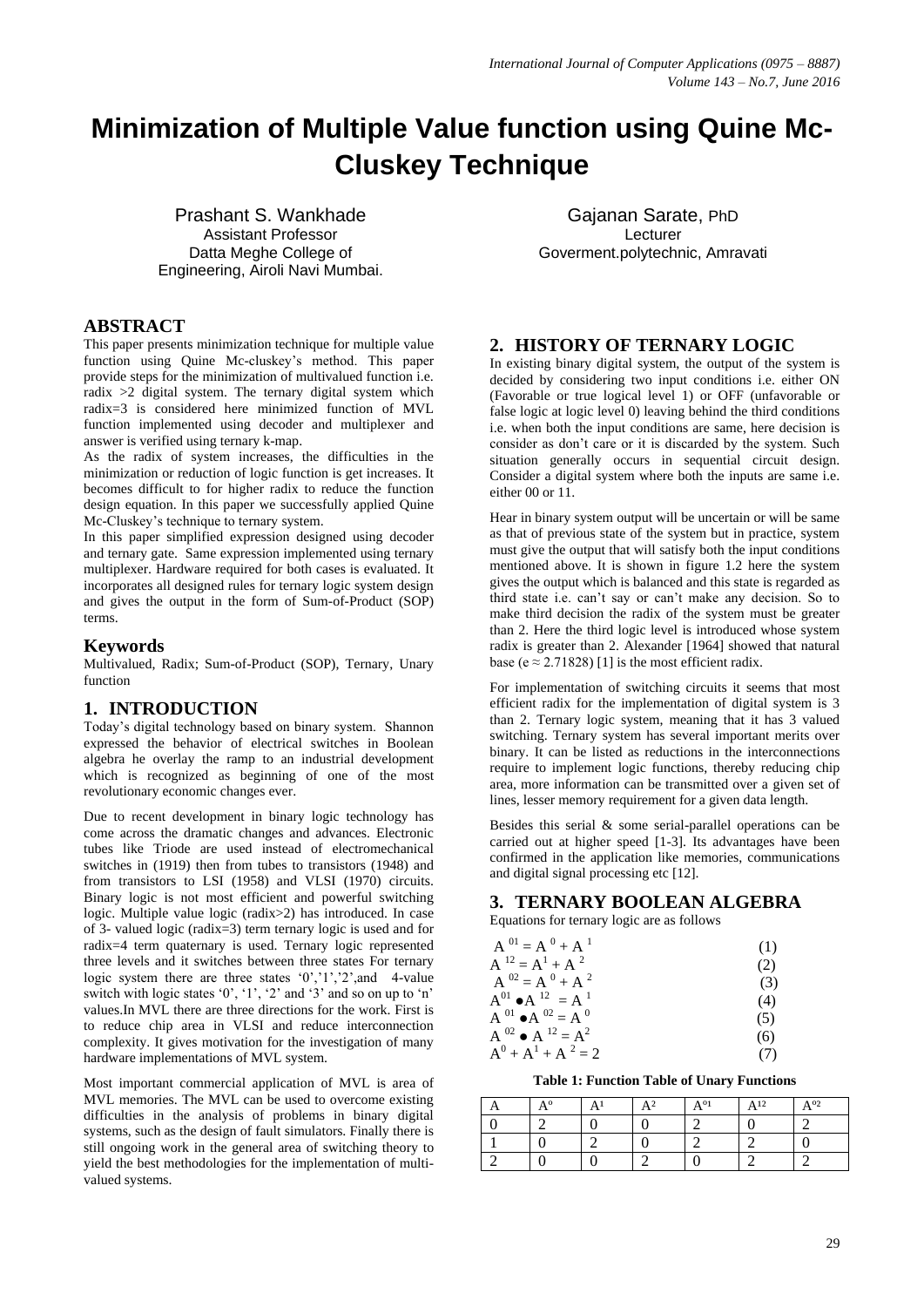It can be proved that the complement or negation of literals  $(X<sup>1</sup>)$  give the following observed in Equations which are helpful in reduction of ternary gates during implementation

COM(X <sup>i</sup>) or NEG(X <sup>i</sup> ) =x <sup>I</sup> = 0 if X=I(8)

$$
2 \quad \text{if } X \neq I \tag{9}
$$

$$
\begin{array}{ccc}\nA & 2 & = & A & 01 & \& & A & 01 & = & A & 2 \\
(10) & & & = & & & \\
\end{array}
$$

 $A<sup>1</sup> = A<sup>02</sup> \& A<sup>02</sup> = A<sup>1</sup>$ (11)

$$
A^{0} = \overline{A^{12}} \& A^{12} = \overline{A^{0}}
$$
 (12)

$$
0 = 2 \& 2 = 0 \tag{13}
$$

This observed result is used to show the reduction in gate count and also in simplification of ternary function. The operation of addition  $(+)$  and multiplication  $(.)$  on L, which can be called Ternary OR (TOR) and Ternary AND (TAND) respectively, represent two multiple input operators. It is represented by following equations

Logic Sum or TOR

A1A2…An=MAX (A1, A2… An) (14)

Logic Product or TAND:  $A1 + A2 + ... + An = MIN (A1, A2... An)$ 

Similarly, TNAND is

$$
\overline{A1 \bullet A2 \bullet ... \bullet An} = MIN(A1 \overline{\bullet, A2 \bullet ... \bullet An})
$$
 (15)

TNOR is

$$
A1 + A2 + ... + An = MAX (A1 + A2 + ... + An)
$$
 (16)

Clearly  $(L, +)$  is a distributive lattice with zero element $(0)$ and universal element(2) Thus the following laws hold for any x, y,  $z \in L$ :

| Idempotent:   | $A+A=A$                                             |
|---------------|-----------------------------------------------------|
|               | $A \bullet A = A$                                   |
| Commutative:  | $A+B=B+A$                                           |
|               | $A \bullet B = B \bullet A$                         |
| Associative:  | $(A+B) + C=A+(B+C)$                                 |
|               | $A \bullet (B \bullet C) = (A \bullet B) \bullet C$ |
| Absorption:   | $A + A \bullet B = A$                               |
|               | $A \bullet (A+B) = A$                               |
| Distributive: | $A+B\bullet C=(A+B)\bullet (A+C)$                   |
|               | $A \bullet (B+C) = A \bullet B + A \bullet C$       |

It is evident that laws of identity elements, holds here.

| $A + 0 = A$                                    | (17) |
|------------------------------------------------|------|
| $A \cdot 0 = 0$                                | (18) |
| $A + 2 = 2$                                    | (19) |
| $A \cdot 2 = A$                                | (20) |
| $A \cdot 1 = 1$ (for cases $A \neq 0$ )        | (21) |
| $A+1 = 1$ (for cases $A \neq 2$ ) & 2(for A=2) | (22) |
|                                                |      |

DeMorgan's Theorem holds for ternary logic when the three types of inverters are used

$$
\overline{(A+B)^{o}} = \overline{A^{o}} \bullet \overline{B^{o}}
$$
 (23)

$$
\overline{(A \bullet B)^{\circ}} = \overline{A^{\circ}} + \overline{B^{\circ}}
$$
 (24)

$$
\overline{(\mathbf{A}\bullet\mathbf{B})^{\perp}} = \overline{\mathbf{A}^{\perp}} + \overline{\mathbf{B}^{\perp}}
$$
 (25)

$$
\overline{(A+B)}\,{}^{1} = \overline{A}\,{}^{1} \bullet \overline{B}{}^{1}
$$
 (26)

$$
(\mathbf{A} \bullet \mathbf{B})^1 = \mathbf{A}^1 + \mathbf{B}^1 \tag{27}
$$

$$
\overline{(A+B)^2} = A^2 \bullet B^2 \tag{28}
$$

$$
(A \bullet B) \quad 2 = A^2 + B^2 \tag{29}
$$

$$
\frac{1}{A^1} = A \tag{30}
$$

Ternary functions of one or more variables may be represented in truth table or K-map form or algebraically in canonical form as a product of sum or sum of product. According to Expansion theorem [14] any ternary function  $f(XI, X2,...,Xn)$  may be generated from  $(XI, X2,...,Xn)$  by means of  $(+)$ ,  $(.)$  and the unary functions  $X_0$ ,  $X_1$ ,  $X_2$  as given below

f(Xl,X2, , Xn) = 2 • F2(Xl,X2 ..... Xn)+1 •F1(Xi, X2, ....,x n)+0•F0(Xl,X 2... Xn)

i.e., 
$$
f = 2 \cdot F2 + 1 \cdot F1 + 0 \cdot F0
$$
 (34)

Where Fk equals 2, when value of the function f equals k, otherwise, it is 0. Applying equations (21) and (23)

To the above equation, the function may be represented by  $f =$  $F2+1 \cdot F1$  for canonical Sum of Product form and  $f = F2 \cdot (1+f)$ F1) for canonical Product of Sum form

#### **4. PROCEDURE FOR MINIMIZATION**

Comparing with other minimization techniques it will be found that the ' ' variable of the redundant term takes three possible values  $\overline{0}$ , 1 and 2 in the triplet of three other forms. The remaining (n-1) variable of the redundant term are each identical to the corresponding (n-1) variable of the triplet, where " " in any of the triplet term is taken as being equal to 0, 1, 2for purpose of identity comparison.

Minimization procedure for the function  $z = \Sigma ABCDE$ .......

- 1. Convert each term of given OR function into all its minimum polynomial (e.g.  $A^2C^1D^1 + B^0D^2 + A^1B^0C^2 = 2011 + 0002 + 1020$  since B is absent it is treated as 0 and so on for remaining variables.
- 2. Add together the values of each of the n variable in each midterm and hence establish the order of each minterm. And establish order of minterm.
- 3. Make column of the all minterms with order  $0,1,2,3...n$
- 4. Delete the each duplication in each column
- 5. Compare each term in the column with all other term in next two higher columns
- 6. For forming the decimal order, write order such that alembic sum of total no of variable is one under order one, repeat the procedure for decimal order till final order get obtained. In this case it is 6.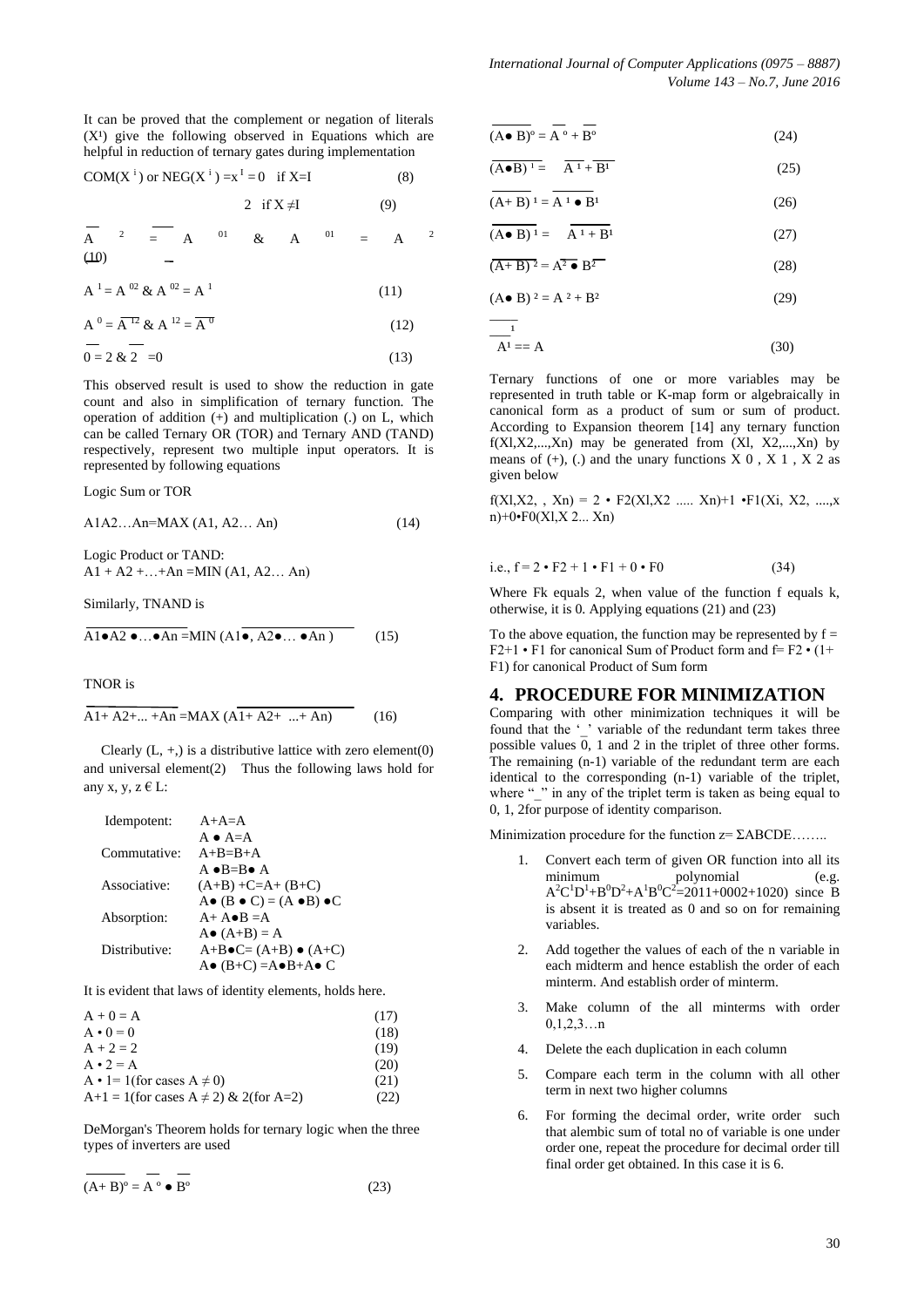- 7. Repeat the procedure 4, 5 and 6 till term looking for complete variable is obtained
- 8. The remaining terms shows the final minimized result.

**Example:** Given ternary four variable functions

$$
F = A^2C^1D^1 + B^0D^2 + A^1B^0C^2 + A^1B^0D^0 + A^1B^0C^0D^1
$$
  
+A<sup>1</sup>C<sup>1</sup>D<sup>1</sup> +B<sup>2</sup>D<sup>1</sup> +A<sup>1</sup>B<sup>1</sup>D<sup>1</sup>

|     | Step I: By expanding above terms, we can sum up midterms |  |  |
|-----|----------------------------------------------------------|--|--|
| as: |                                                          |  |  |

| $A^2C^1D^1$ | $B^0D^2$ | $A^{1}B^{0}C^{2}$ | $A^{1}B^{0}D^{0}$ | $A^{1}B^{0}C^{0}D^{1}$ |
|-------------|----------|-------------------|-------------------|------------------------|
| 2011        | 0002     | 1020              | 1000              | 1001                   |
| 2111        | 1002     | 1021              | 1010              |                        |
| 2211        | 2002     | 1022              | 1020              |                        |
|             | 0012     |                   |                   |                        |
|             | 1012     |                   |                   |                        |
|             | 2012     |                   |                   |                        |
|             | 0022     |                   |                   |                        |
|             | 1022     |                   |                   |                        |
|             | 2022     |                   |                   |                        |

| $A^{1}C^{1}D^{1}$ | $B^2D^1$ | $A^{1}B^{1}D^{1}$ |
|-------------------|----------|-------------------|
|                   |          |                   |
| 1011              | 0201     | 1101              |
| 1111              | 1201     | 1111              |
| 1211              | 2201     | 1121              |
|                   | 0211     |                   |
|                   | 1211     |                   |
|                   | 2211     |                   |
|                   | 0221     |                   |
|                   | 1221     |                   |
|                   | 2221     |                   |

Step II Tabulating in resultant decimal order

| Decimal  | $\theta$ |      | $\overline{c}$ | 3       | 4       | 5       |
|----------|----------|------|----------------|---------|---------|---------|
| order    |          |      |                |         |         |         |
| List of  |          | 1000 | 1010           | 1020    | 2002    | 2012    |
| midterms |          |      | 0002           | 1002    | 1012    | 1022    |
|          |          |      | 1001           | 0012    | 1021    | 1211    |
|          |          |      |                | $1020*$ | 1111    | 2201    |
|          |          |      |                | 1011    | 1201    | 1121    |
|          |          |      |                | 0201    | $1111*$ | $1022*$ |
|          |          |      |                | 1101    | 0022    | 1211    |
|          |          |      |                |         | 0221    | 0221    |
|          |          |      |                |         | 2111    | 2111    |

| Decimal  |      |      |  |
|----------|------|------|--|
| order    |      |      |  |
| List of  | 2022 |      |  |
| midterms | 2211 | 2221 |  |
|          | 1221 |      |  |
|          | 2211 |      |  |

Step III: Compare each term with all other terms looking for complete variable.

| 1000 | 1000 | 0002 | 0002 | 1010 |
|------|------|------|------|------|
| 1001 | 1010 | 1002 | 0012 | 1011 |
| 1002 | 1020 | 2002 | നാാ  | 1012 |

| $100 -$  | $10-0$   | $-002$  | $00-2$ | $101 -$  |
|----------|----------|---------|--------|----------|
| 1001     | 1001     | 1020    | 1002   | 0012     |
| 1101     | 1011     | 1021    | 1012   | 1012     |
| 1201     | 1021     | 1022    | 1022   | 2012     |
| $1 - 01$ | $10-1$   | $102 -$ | $10-2$ | $-012$   |
| 1011     | 0201     | 0201    | 1101   | 2002     |
| 1111     | 0211     | 1201    | 1111   | 2012     |
| 1211     | 0221     | 2201    | 1121   | 2022     |
| $1 - 11$ | $02-1$   | $-201$  | 11-1   | $20 - 2$ |
| 1021     | 1201     | 0022    | 0211   | 2201     |
| 1121     | 1211     | 1022    | 1211   | 2211     |
| 1221     | 1221     | 2022    | 2211   | 2221     |
| $1 - 21$ | $12-1$   | $-022$  | --211  | $22 - 1$ |
| 0221     | 2011     |         |        |          |
| 1221     | 2111     |         |        |          |
| 2221     | 2211     |         |        |          |
| $-221$   | $2 - 11$ |         |        |          |

StepIV: Tabulating above lines in '-' order.

| $XXX$ -- | $XX - X$ | $X - XX$ | $-XXX$ |
|----------|----------|----------|--------|
|          | $10 - 0$ |          |        |
| $100-$   | $00 - 2$ |          | $-002$ |
| $101 -$  | $10--1$  | $1 - 01$ | $-102$ |
| $102--$  | $10--2$  | $1 - 11$ | $-201$ |
|          | $02--1$  | $1 - 21$ | $-022$ |
|          | $11--1$  | $2--11$  | $-211$ |
|          | $20 - 2$ |          | $-221$ |
|          | $12--1$  |          |        |
|          | $22--1$  |          |        |
|          |          |          |        |

StepIV : Comparing each term in each column, looking for complete variable

| $100 -$  | $10-0$   | $00-2$   | $10-1$   |
|----------|----------|----------|----------|
| $101 -$  | $10-1$   | $10-2$   | $11 - 1$ |
| $102 -$  | $10-2$   | $20 - 2$ | $12 - 1$ |
| $10--$   | $10--$   | $-0-2$   | $1 - 1$  |
| $02 - 1$ | $1 - 01$ | $-002$   | $-201$   |
| $12 - 1$ | $1 - 11$ | $-012$   | $-211$   |
| $22 - 1$ | $1 - 21$ | $-022$   | $-221$   |
| $-2-1$   | $1 - 1$  | $-0-2$   | $-2-1$   |

Step VI: Tabulating above surface in '-' order

| $XX--$ | $X-X-$ | $-XX-$ | $-X-X$ | $X - X$ | $-XX$ |
|--------|--------|--------|--------|---------|-------|
| 10--   |        |        | $-0-2$ | 1-- 1   |       |
|        |        |        | $-2-1$ |         |       |

No further variables are available in above tabulation. Therefore this is the minimization, as terms by themselves

Therefore simplified expression for output is:

Z=10--+-0-2+-2-1+1- -1+ 2-11

 $F = A^1 B^0 + B^0 D^2 + B^2 D^1 + A^1 D^1 + A^2 C^1 D^1$ 

#### **5. DESIGN OF SIMPLIFIED EXPRESSION USING DECODER**

Here using ternary decoder and ternary gates for the design of simplified expression. Four ternary decoders required getting different input variables and output of decoder is applied to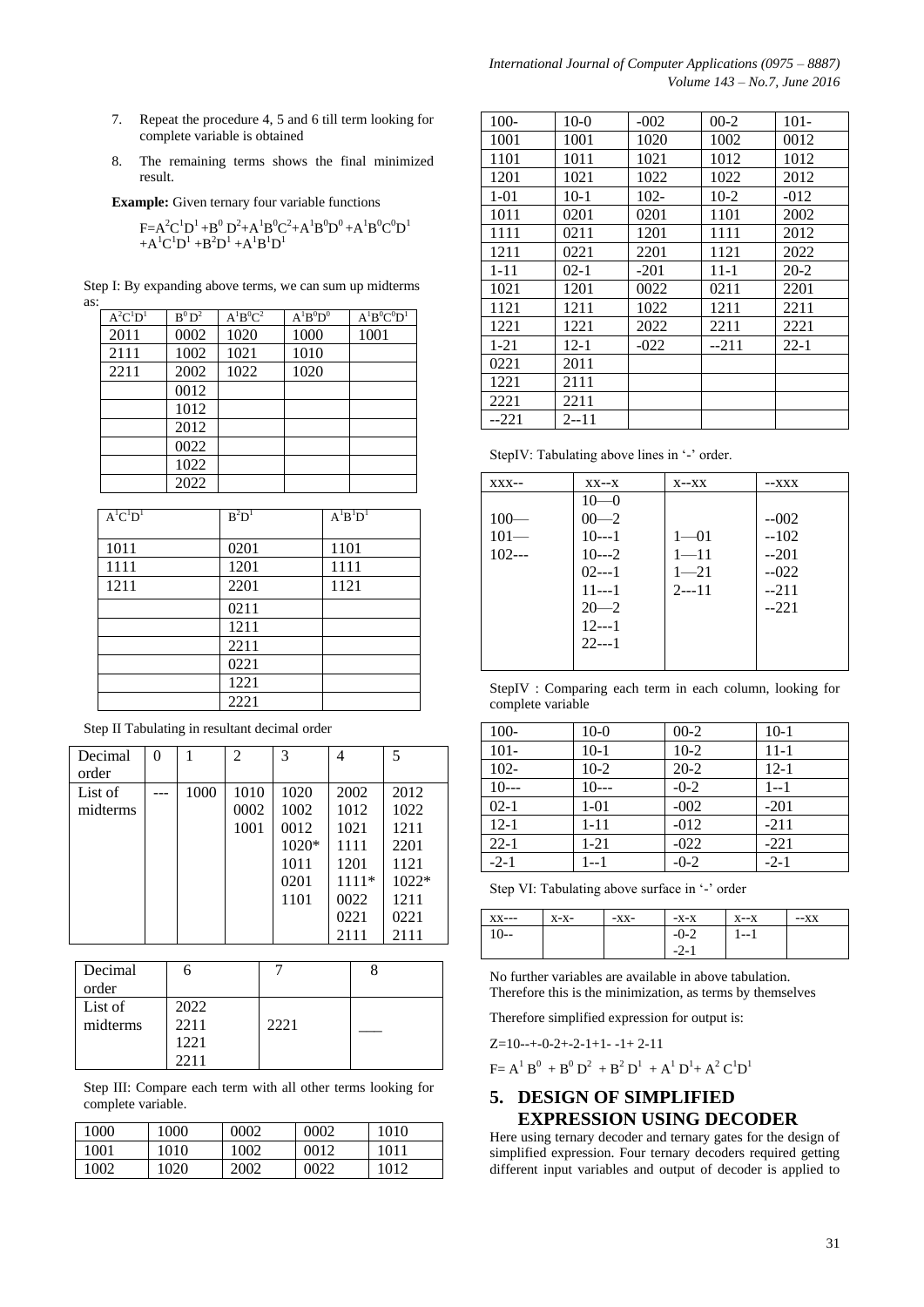inputs of ternary AND gates. .Output of ternary AND gate are applied to ternary OR gate.[17]



**Fig. 1: Implementation of simplified expression using decoder and ternary gates**

#### **5.1 Design of simplified Expression using Multiplexer [17]**

We have implemented simplified expression using ternary multiplexer Total 81 inputs are connected to the inputs of three 27\*1 ternary multiplexer and output of three 27\*1 multiplexer connected to input of 3\*1 multiplexer. Here A is the most significant bit which is select input of 3\*1 multiplexer and B,C,D are select inputs of 27\*1 multiplexer



**Fig. 2: Implementation of simplified expression using ternary multiplexer**

#### **6. RESULT AND DISCUSSION**

In this paper simplified given ternary expression using Quine Mac-cluskey"s method is presented .Here 3-level (ternary equations) simplified equations implemented by using 1-line to 3-line decoder and ternary OR and ternary AND gates. We also Implemented same optimize equation using three 27\*1 ternary multiplexer and one 3\*1 multiplexer.

It is found that less number of ternary gates required for simplified expression. As well as propagation delay of given and simplified expression is evaluated.

|                                    | <b>GIVEN</b><br><b>EQUATION</b> | <b>SIMPLIFIED</b><br><b>EQUATION</b> | <b>USING MUX</b> | <b>USING</b><br><b>DECODER</b> |
|------------------------------------|---------------------------------|--------------------------------------|------------------|--------------------------------|
| <b>TOR</b>                         | 4                               | 3                                    |                  |                                |
| <b>TAND</b>                        | 8                               | 5                                    |                  |                                |
| <b>TOTAL GATE</b>                  | 12                              | 08                                   |                  |                                |
| <b>NO.OF INPUT</b>                 | 32                              | 11                                   |                  |                                |
| <b>PROPAGATION</b><br><b>DELAY</b> | 120ns                           | 80 <sub>ns</sub>                     |                  |                                |
| Mux 27*1                           |                                 |                                      | 3                |                                |
| $Mux3*1$                           |                                 |                                      |                  |                                |
| $1*3$ decoder                      |                                 |                                      |                  | 1                              |
| 27*1 decoder                       |                                 |                                      |                  | 3                              |

### **7. APPLICATION**

Plenty of applications over MVL system have been developed earlier [8]. A set of simultaneous equations in Boolean algebra are required for obtaining the minimization technique. Variety of applications can be developed easily using these minimization techniques to reduce the solution. Boolean equations used in this operations research are referred to in [8]. Reducing the complexity of the circuit is the major objective behind this research. Development of calculus for the multivalued logic algebra system is one such example.

#### **8. CONCLUSION**

A ternary function simplification by a Quine-Mc cluskey method is gives simplified solution. This paper describes how to get minimized equation for the ternary function using Quine-Mc cluskey method. Here result is verified using truth table of ternary expression which is found to be correct. It is suggested that by using same rule and algorithm this method is applicable to higher radix. This method can extended to more than three levels for future scope.

#### **9. REFERENCES**

- [1] Porat DI. Three-valued Digital Systems. Proc. IEE. 1969; 116: 947-954.
- [2] Marek Perkowski (2006): Introduction to multivalued logic Available as: http://web.cecs.pdx.edu/~mperkows temp/JULY/2006.Introduction-to-MV-logic.ppt
- [3] S.L.Hurst. (1984): Multivalued logic Its status and its future, *IEEE Trans .on Computers,* vol. C-33, pp. 1160- 1179..
- [4] E. Sipos. et. al. (2008): A Method to Design Ternary Multiplexers Controlled by Ternary Signals Based on SUS-LOC,Proceedings of the IEEE International Conference on Automation, quality and Testing, Robotics, IEEE Computer Society, Vol.3,pp.402-407..